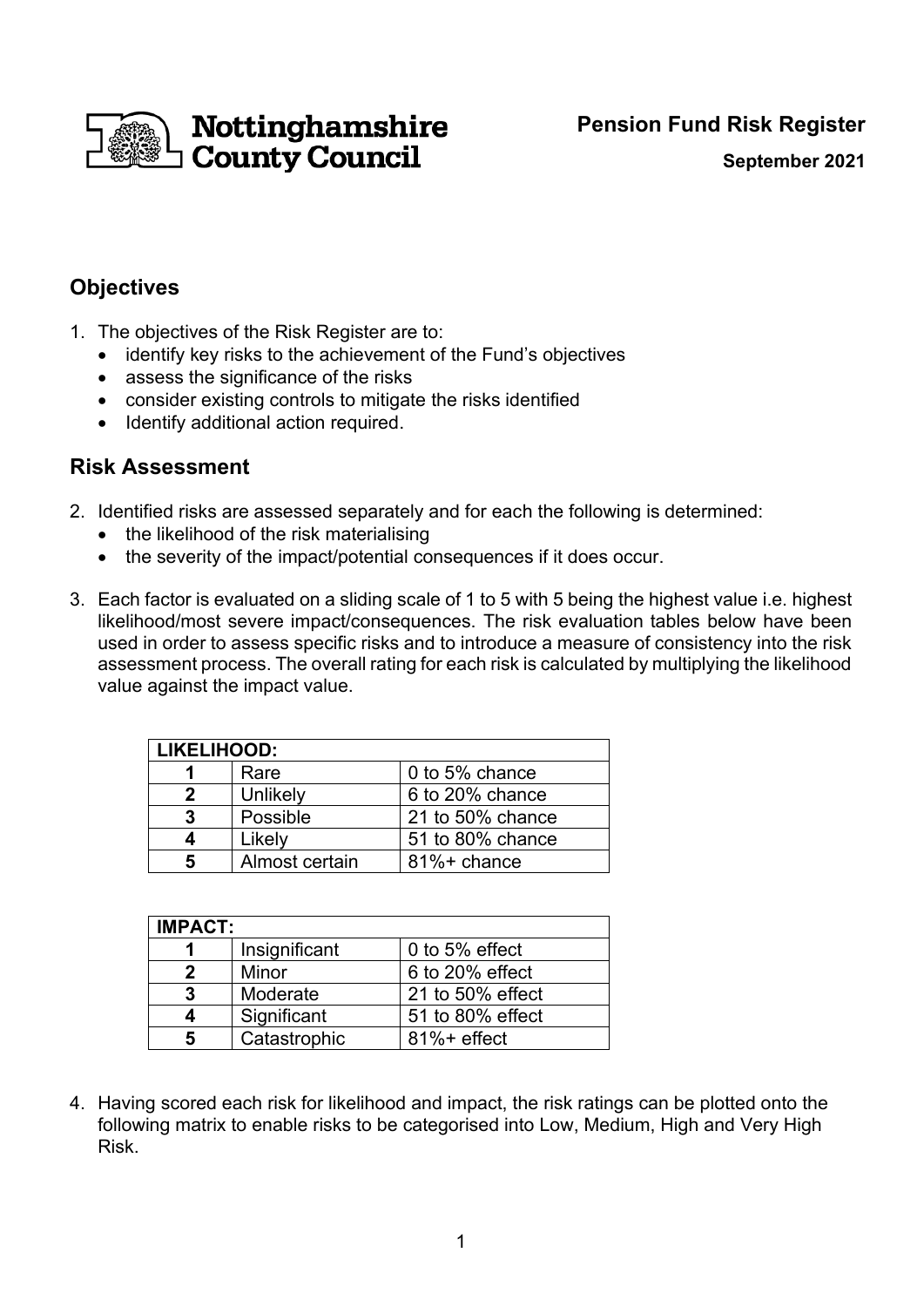#### **Risk Rating Matrix**



**Relative Likelihood**

5. This initial assessment gives the inherent risk level. Existing controls are then identified and each risk is re-assessed to determine if the controls are effective at reducing the risk rating. This gives the current (or residual) risk level. The current risk rating scores and categories are then used to prioritise the risks shown in the register in order to determine where additional action is required in accordance with the following order of priority:

**Red = Very High Priority**  Take urgent action to mitigate the risk. **Orange = High Priority**  Take action to mitigate the risk. **Yellow = Medium Priority**  Check current controls and consider if others are required. **Green = Low Priority**  No immediate action other than to set a review date to re-consider your assessment.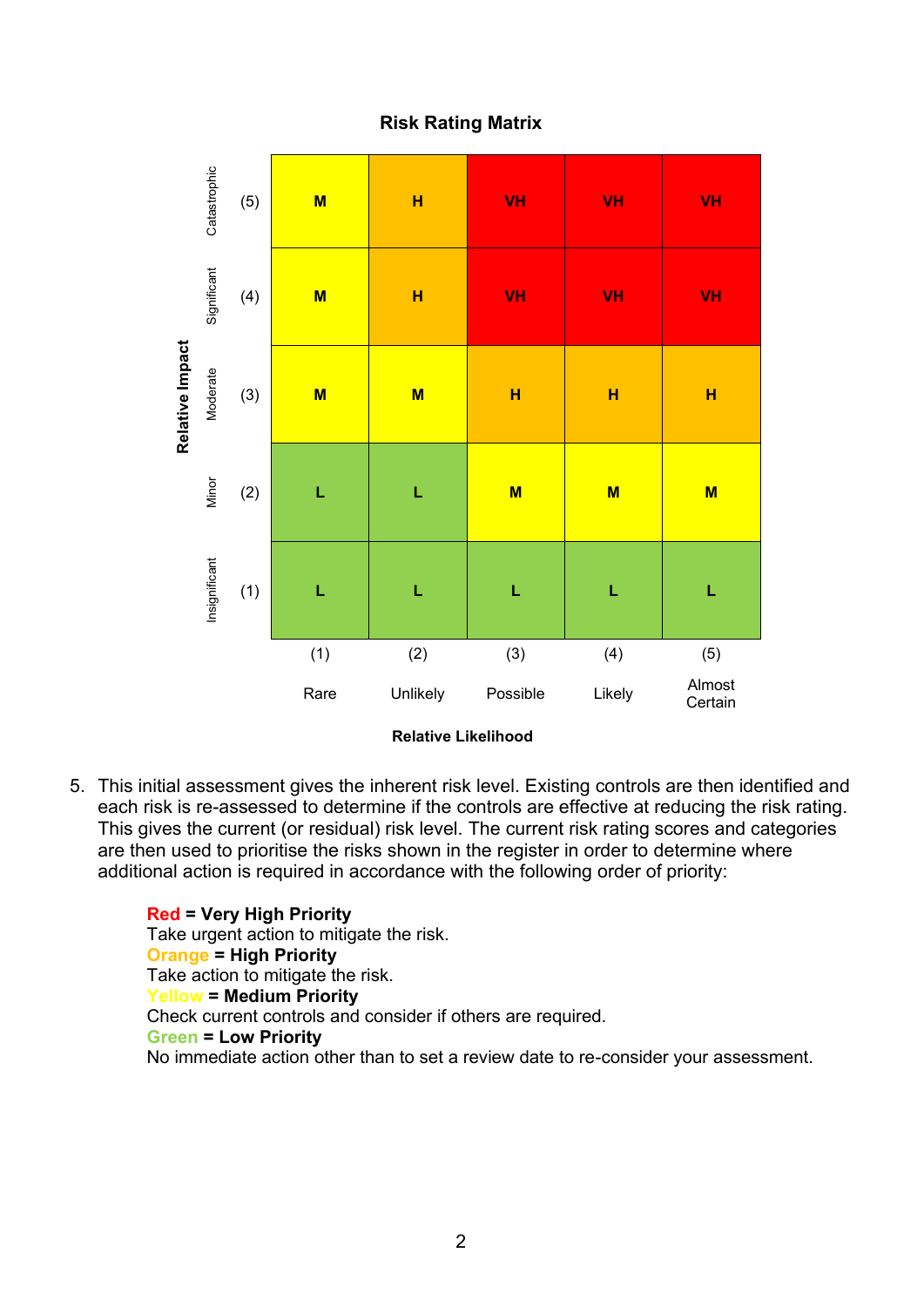## **NOTTINGHAMSHIRE PENSION FUND RISK REGISTER - SUMMARY**

| Key to risk rating change since previous version of Risk Register:                                                                                                                                                                                            |    | <b>1</b> Increase    | $\ddag$ Decrease |                     | $\leftrightarrow$ No Change | $\star$ New |
|---------------------------------------------------------------------------------------------------------------------------------------------------------------------------------------------------------------------------------------------------------------|----|----------------------|------------------|---------------------|-----------------------------|-------------|
| <b>Risk Description</b>                                                                                                                                                                                                                                       |    | <b>Inherent Risk</b> |                  | <b>Current Risk</b> |                             |             |
| Risk Gov4 Inadequate resources are available to manage the                                                                                                                                                                                                    |    | Rating               | Change           |                     | Rating                      | Change      |
| pension fund.                                                                                                                                                                                                                                                 | 20 | <b>VERY HIGH</b>     | ⇔                | 12                  | <b>HIGH</b>                 | ➡           |
| Risk Adm1 Standing data & permanent records are not<br>accurate.                                                                                                                                                                                              | 16 | <b>VERY HIGH</b>     |                  | 9                   | <b>HIGH</b>                 |             |
| <b>Risk Inv3</b> Fund assets are assessed as insufficient to meet<br>long term liabilities.                                                                                                                                                                   | 16 | <b>VERY HIGH</b>     | ⇔                | 9                   | <b>HIGH</b>                 |             |
| <b>Risk Inv6 LGPS Central incurs net costs or decreases</b><br>investment returns                                                                                                                                                                             | 12 | <b>HIGH</b>          | $\mathbf{I}$     | 9                   | <b>HIGH</b>                 | 1           |
| Risk Adm2 Inadequate controls to safeguard pension fund<br>records                                                                                                                                                                                            | 15 | <b>VERY HIGH</b>     |                  | 6                   | <b>MEDIUM</b>               |             |
| Risk Adm4 Scheme employers may fail to administer the<br>scheme efficiently, leading to disruption to the discharge of<br>administering authority functions (employer Risk)<br>Potential data quality issues.                                                 | 15 | <b>VERY HIGH</b>     |                  | $6\phantom{1}$      | <b>MEDIUM</b>               |             |
| Risk Adm5 Serious breach of law regarding the management<br>of data/information, including an unauthorised release<br>requiring notification to ICO, leading to disruption to the<br>discharge of administering authority functions (Administrative<br>Risk). | 15 | <b>VERY HIGH</b>     |                  | $6\phantom{1}$      | <b>MEDIUM</b>               |             |
| Risk Inv4 Significant variations from assumptions used in the<br>actuarial valuation                                                                                                                                                                          | 12 | <b>HIGH</b>          |                  | 9                   | <b>HIGH</b>                 |             |
| Risk Inv7 Financial risk of climate change                                                                                                                                                                                                                    | 12 | <b>HIGH</b>          |                  | 8                   | <b>MEDIUM</b>               |             |
| Risk Inv1 Inappropriate investment strategy is adopted.                                                                                                                                                                                                       | 12 | <b>VERY HIGH</b>     | ⇔                | $6\phantom{1}$      | <b>MEDIUM</b>               | ⇔           |
| <b>Risk Inv5b Custody arrangements</b>                                                                                                                                                                                                                        | 12 | <b>VERY HIGH</b>     | ⇔                | $6\phantom{1}6$     | <b>MEDIUM</b>               | ⇔           |
| Risk Gov5 Failure to adhere to relevant legislation and<br>guidance.                                                                                                                                                                                          | 12 | <b>HIGH</b>          |                  | $6\phantom{1}$      | <b>MEDIUM</b>               |             |
| Risk Gov3 An effective performance management framework<br>is not in place.                                                                                                                                                                                   | 9  | <b>HIGH</b>          |                  | $6\phantom{1}$      | <b>MEDIUM</b>               |             |
| Risk Gov1 Pension Fund governance arrangements are not<br>effective                                                                                                                                                                                           | 9  | <b>HIGH</b>          |                  | $6\phantom{1}$      | <b>MEDIUM</b>               |             |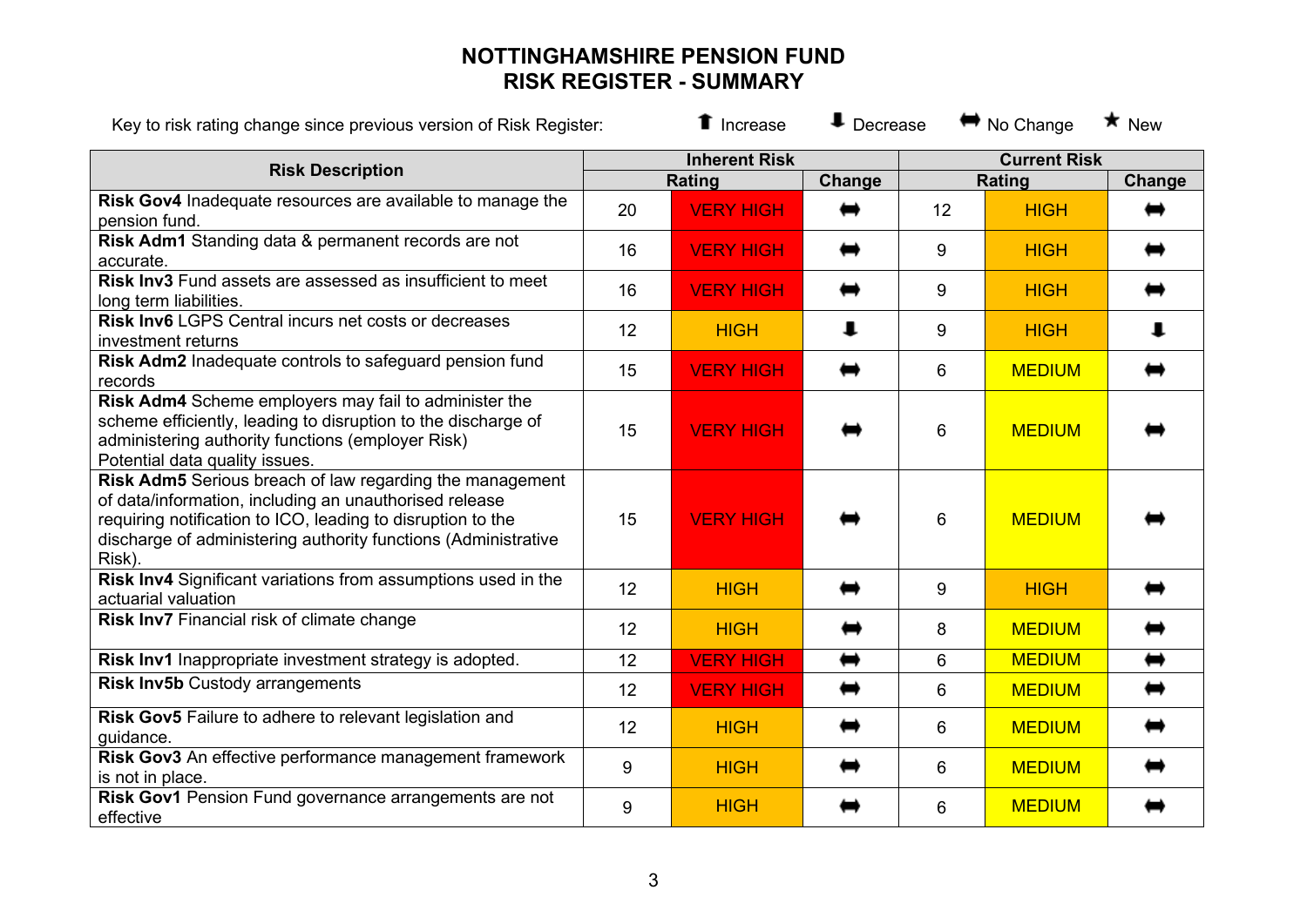| Risk Gov2 Pension Fund objectives are not defined and<br>agreed.                      | 9 | <b>HIGH</b>   | 6 | <b>MEDIUM</b> |  |
|---------------------------------------------------------------------------------------|---|---------------|---|---------------|--|
| <b>Risk Inv2</b> Fund cash is insufficient to meet its current<br>obligations.        | 9 | <b>HIGH</b>   | 6 | <b>MEDIUM</b> |  |
| Risk Inv5a Fund manager mandates                                                      | 9 | <b>HIGH</b>   | 6 | <b>MEDIUM</b> |  |
| <b>Risk Inv5d Financial Administration</b>                                            | 9 | <b>HIGH</b>   | 6 | <b>MEDIUM</b> |  |
| <b>Risk Adm3</b> Failure to communicate adequately with all<br>relevant stakeholders. | 9 | <b>HIGH</b>   | 6 | <b>MEDIUM</b> |  |
| <b>Risk Inv5c</b> Accounting arrangements                                             | 6 | <b>MEDIUM</b> |   | <b>LOW</b>    |  |
| <b>Risk Inv5e Stewardship</b>                                                         | 6 | <b>MEDIUM</b> |   | <b>LOW</b>    |  |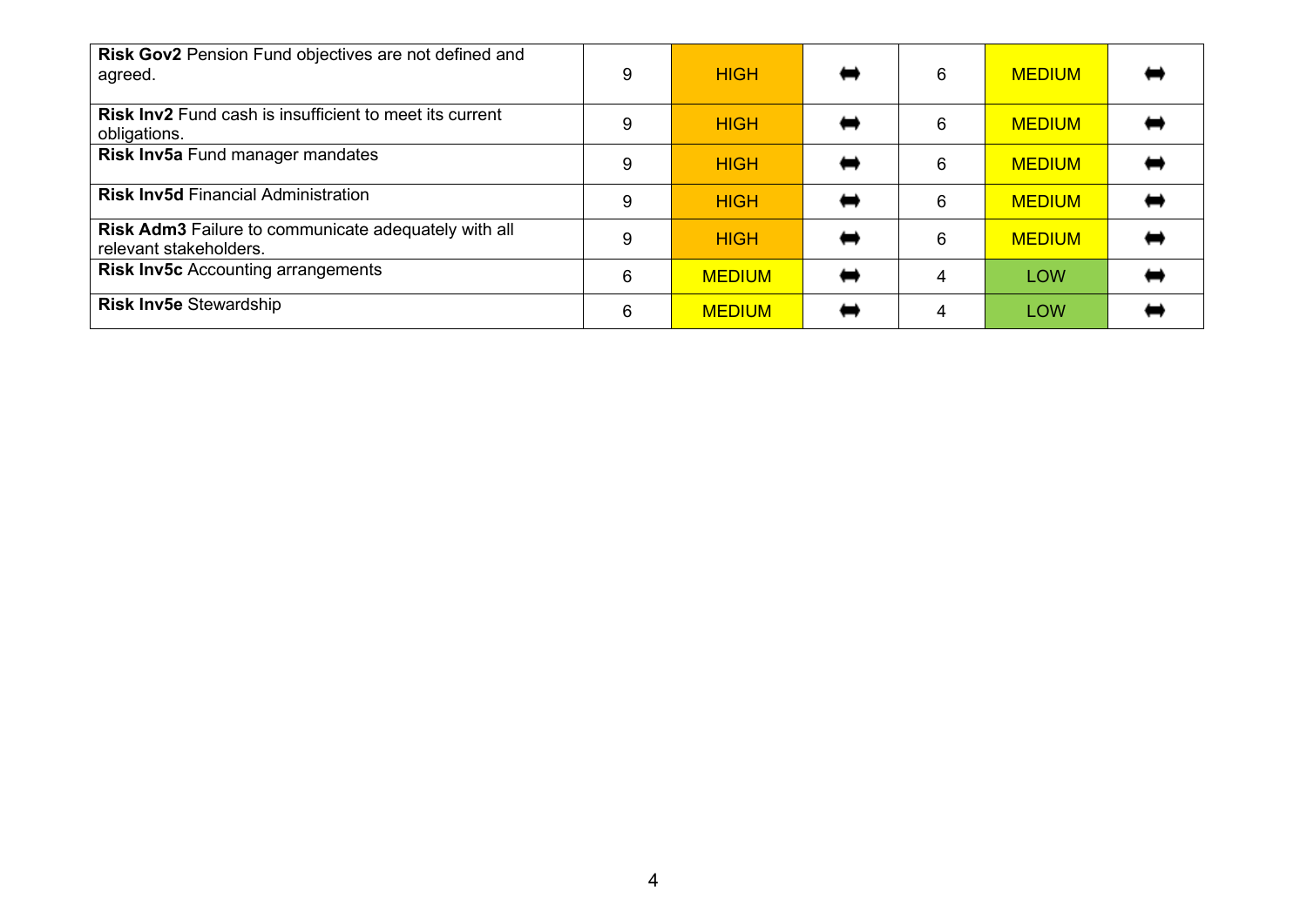| <b>Governance</b>                                                               |                                                                                                                                                                                                        |                                                                                                                  |                     |            |  |               |  |  |
|---------------------------------------------------------------------------------|--------------------------------------------------------------------------------------------------------------------------------------------------------------------------------------------------------|------------------------------------------------------------------------------------------------------------------|---------------------|------------|--|---------------|--|--|
| Risk description: Gov1 - Pension Fund governance arrangements are not effective |                                                                                                                                                                                                        |                                                                                                                  |                     |            |  |               |  |  |
|                                                                                 | Likelihood:                                                                                                                                                                                            | Impact:                                                                                                          | <b>Risk Rating:</b> |            |  |               |  |  |
| <b>Inherent Risk:</b>                                                           | 3                                                                                                                                                                                                      | 3                                                                                                                | 9                   |            |  | <b>HIGH</b>   |  |  |
| <b>Current Risk:</b>                                                            | $\overline{2}$                                                                                                                                                                                         | 3                                                                                                                | 6                   |            |  | <b>MEDIUM</b> |  |  |
| <b>Current Controls:</b>                                                        | • The Council's constitution clearly delegates the functions of<br>administering authority of the pension fund to the Nottinghamshire<br>Pension Fund Committee.                                       |                                                                                                                  |                     |            |  |               |  |  |
|                                                                                 | • Under the LGPS Regulations the Administering Authority has<br>established a Pension Board                                                                                                            |                                                                                                                  |                     |            |  |               |  |  |
|                                                                                 | • The terms of reference of the Nottinghamshire Pension Fund<br>Committee are agreed.                                                                                                                  |                                                                                                                  |                     |            |  |               |  |  |
|                                                                                 | • The terms of reference of the Nottinghamshire Pension Board are<br>agreed.                                                                                                                           |                                                                                                                  |                     |            |  |               |  |  |
|                                                                                 | • The Fund publishes a Governance Compliance Statement which details<br>the governance arrangements of the Fund and assesses compliance<br>with best practice. This is kept regularly under review.    |                                                                                                                  |                     |            |  |               |  |  |
|                                                                                 | • A training policy is in place which requires Members to receive<br>continuing training and encourages all new Members to attend the<br>Local Government Pension Scheme Fundamentals training course. |                                                                                                                  |                     |            |  |               |  |  |
|                                                                                 | • Nottinghamshire Pension Board Members are also required to<br>undertake training                                                                                                                     |                                                                                                                  |                     |            |  |               |  |  |
|                                                                                 | • Officers of the Council attend meetings of the Nottinghamshire Pension<br>Fund Committee and the Nottinghamshire Pension Board.                                                                      |                                                                                                                  |                     |            |  |               |  |  |
|                                                                                 | • The Fund has a formal contract for an independent adviser to give<br>advice on investment matters. They are contracted to attend each<br>Nottinghamshire Pension Fund Committee meeting.             |                                                                                                                  |                     |            |  |               |  |  |
|                                                                                 | • The Administering Authority has a formal contract for an independent<br>adviser to give advice on LGPS regulations to the Nottinghamshire<br><b>Pension Board</b>                                    |                                                                                                                  |                     |            |  |               |  |  |
| <b>Action Required:</b>                                                         |                                                                                                                                                                                                        | • Continue to monitor via existing processes.                                                                    |                     |            |  |               |  |  |
|                                                                                 |                                                                                                                                                                                                        | • Confirmation of Pension Board meetings                                                                         |                     |            |  |               |  |  |
|                                                                                 |                                                                                                                                                                                                        | • Pension Board Vacancies to be filled                                                                           |                     |            |  |               |  |  |
|                                                                                 |                                                                                                                                                                                                        |                                                                                                                  |                     |            |  |               |  |  |
| <b>Responsibility:</b>                                                          | Group Manager (BSC)<br><b>Pension Manager</b>                                                                                                                                                          | Group Manager (Financial Services)<br><b>Group Manager (Legal Services)</b><br>Senior Accountant - Pensions & TM |                     | Timescale: |  | On-going      |  |  |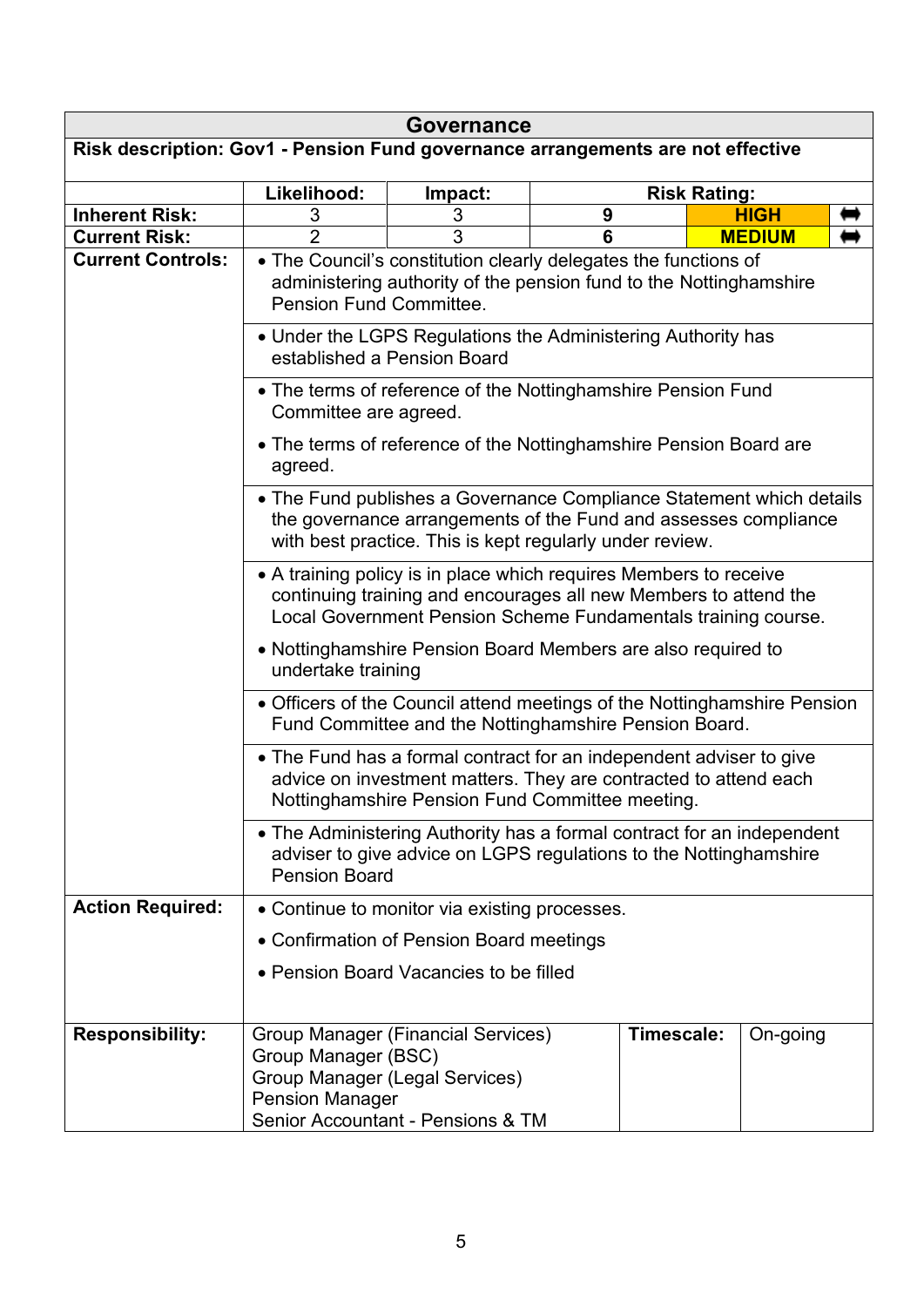| Governance                                                                  |                                                                                                                                                                                                                                            |         |   |  |                     |               |  |
|-----------------------------------------------------------------------------|--------------------------------------------------------------------------------------------------------------------------------------------------------------------------------------------------------------------------------------------|---------|---|--|---------------------|---------------|--|
| Risk description: Gov2 - Pension Fund objectives are not defined and agreed |                                                                                                                                                                                                                                            |         |   |  |                     |               |  |
|                                                                             | Likelihood:                                                                                                                                                                                                                                | Impact: |   |  | <b>Risk Rating:</b> |               |  |
| <b>Inherent Risk:</b>                                                       | З                                                                                                                                                                                                                                          | 3       | 9 |  |                     | <b>HIGH</b>   |  |
| <b>Current Risk:</b>                                                        | $\overline{2}$                                                                                                                                                                                                                             | 3       | 6 |  |                     | <b>MEDIUM</b> |  |
| <b>Current Controls:</b>                                                    | • Purpose and objectives are outlined in the Funding Strategy Statement<br>(FSS) and Investment Strategy Statement (ISS). Both documents are<br>approved by the Nottinghamshire Pension Fund Committee and<br>reviewed on a regular basis. |         |   |  |                     |               |  |
| <b>Action Required:</b>                                                     | • Continue to monitor via existing processes.                                                                                                                                                                                              |         |   |  |                     |               |  |
| <b>Responsibility:</b>                                                      | Nottinghamshire Pension Fund Committee;<br>Timescale:<br>On-going<br>Group Manager (Financial Services)                                                                                                                                    |         |   |  |                     |               |  |

| <b>Governance</b>                                                                          |                                                                                                                                                                                                                       |                                                                                                                                                                                                                                                |   |                     |               |  |  |
|--------------------------------------------------------------------------------------------|-----------------------------------------------------------------------------------------------------------------------------------------------------------------------------------------------------------------------|------------------------------------------------------------------------------------------------------------------------------------------------------------------------------------------------------------------------------------------------|---|---------------------|---------------|--|--|
| Risk description: Gov3 - An effective performance management framework is not in<br>place. |                                                                                                                                                                                                                       |                                                                                                                                                                                                                                                |   |                     |               |  |  |
|                                                                                            | Likelihood:                                                                                                                                                                                                           | Impact:                                                                                                                                                                                                                                        |   | <b>Risk Rating:</b> |               |  |  |
| <b>Inherent Risk:</b>                                                                      | 3                                                                                                                                                                                                                     | 3                                                                                                                                                                                                                                              | 9 |                     | <b>HIGH</b>   |  |  |
| <b>Current Risk:</b>                                                                       | $\overline{2}$                                                                                                                                                                                                        | 3                                                                                                                                                                                                                                              | 6 |                     | <b>MEDIUM</b> |  |  |
| <b>Current Controls:</b>                                                                   |                                                                                                                                                                                                                       | • Investment performance is reported quarterly to the Nottinghamshire<br>Pension Fund Committee. The Fund's main investment managers<br>attend each quarter and officers receive regular updates from the<br>Fund's other investment managers. |   |                     |               |  |  |
|                                                                                            | • Poor investment performance is considered by the Nottinghamshire<br>Pension Fund Committee. The Nottinghamshire Pension Fund<br>Committee's actions are monitored by the Nottinghamshire Pension<br><b>Board</b>    |                                                                                                                                                                                                                                                |   |                     |               |  |  |
|                                                                                            | • A Fund strategic benchmark has been implemented to improve<br>monitoring of decisions regarding asset allocation and investment<br>management arrangements. This was reviewed at a Working Party in<br>August 2021. |                                                                                                                                                                                                                                                |   |                     |               |  |  |
|                                                                                            | • Performance of the administration function is managed through an<br><b>Administration Strategy</b>                                                                                                                  |                                                                                                                                                                                                                                                |   |                     |               |  |  |
|                                                                                            | • Performance of the Administration function is managed through a set of<br>performance indicators and reported to Pension Committee and<br><b>Pension Board</b>                                                      |                                                                                                                                                                                                                                                |   |                     |               |  |  |
| <b>Action Required:</b>                                                                    | • Continue to review the performance monitoring framework for Fund<br>Administration.                                                                                                                                 |                                                                                                                                                                                                                                                |   |                     |               |  |  |
| <b>Responsibility:</b>                                                                     | Group Manager (BSC)<br><b>Pension Manager</b>                                                                                                                                                                         | Nottinghamshire Pension Fund Committee<br>Group Manager (Financial Services);<br>Senior Accountant - Pensions & TM                                                                                                                             |   | Timescale:          | On-going      |  |  |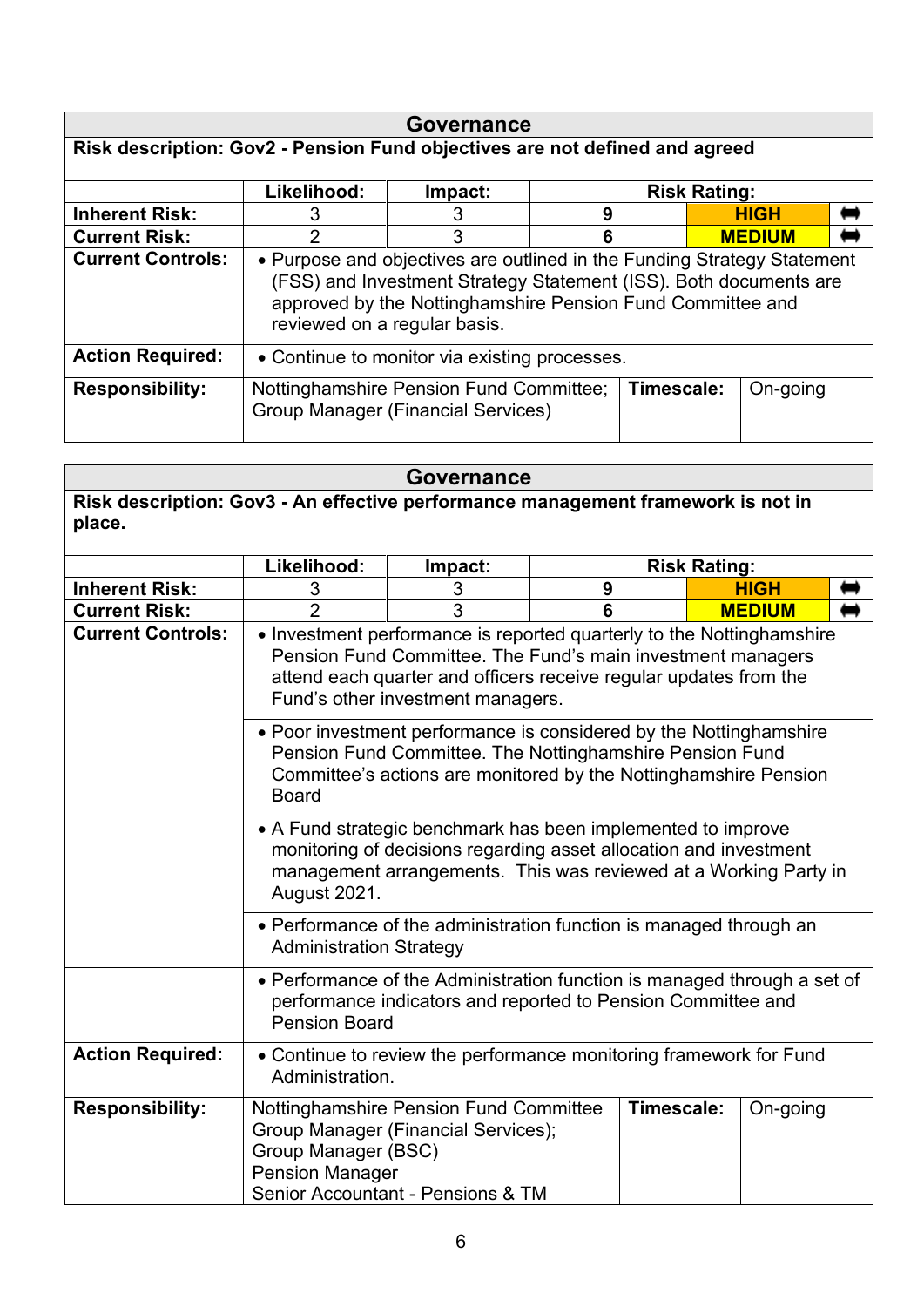|                                                                                         |                                                                                           | Governance                                                               |    |                     |                  |  |  |
|-----------------------------------------------------------------------------------------|-------------------------------------------------------------------------------------------|--------------------------------------------------------------------------|----|---------------------|------------------|--|--|
| Risk description: Gov4 - Inadequate resources are available to manage the pension fund. |                                                                                           |                                                                          |    |                     |                  |  |  |
|                                                                                         |                                                                                           |                                                                          |    |                     |                  |  |  |
|                                                                                         | Likelihood:                                                                               | Impact:                                                                  |    | <b>Risk Rating:</b> |                  |  |  |
| <b>Inherent Risk:</b>                                                                   | 5                                                                                         | 4                                                                        | 20 |                     | <b>VERY HIGH</b> |  |  |
| <b>Current Risk:</b>                                                                    | 4                                                                                         | 3                                                                        | 12 |                     | <b>HIGH</b>      |  |  |
| <b>Current Controls:</b>                                                                | • The pension fund investments are managed by the Pensions &<br>Treasury Management team. |                                                                          |    |                     |                  |  |  |
|                                                                                         | • Pension administration is managed by the Pension Team Manager<br>within the BSC         |                                                                          |    |                     |                  |  |  |
|                                                                                         | • Operating costs are recharged to the pension fund in accordance with<br>regulations.    |                                                                          |    |                     |                  |  |  |
|                                                                                         | • Staffing levels and structures are kept under regular review.                           |                                                                          |    |                     |                  |  |  |
|                                                                                         | • Additional resources have been requested to meet new requirements<br>across the LGPS    |                                                                          |    |                     |                  |  |  |
|                                                                                         | • Pension Costs and resources monitored against the CIPFA<br>Benchmarking club            |                                                                          |    |                     |                  |  |  |
| <b>Action Required:</b>                                                                 | • Continue to monitor resource requirements via existing processes.                       |                                                                          |    |                     |                  |  |  |
| <b>Responsibility:</b>                                                                  | Group Manager (BSC)<br><b>Pension Manager</b>                                             | Group Manager (Financial Services);<br>Senior Accountant - Pensions & TM |    | Timescale:          | On-going         |  |  |

| Governance                                                                       |                                                                                                                                                        |                                                             |                   |                     |  |  |  |
|----------------------------------------------------------------------------------|--------------------------------------------------------------------------------------------------------------------------------------------------------|-------------------------------------------------------------|-------------------|---------------------|--|--|--|
| Risk description: Gov5 - Failure to adhere to relevant legislation and guidance. |                                                                                                                                                        |                                                             |                   |                     |  |  |  |
|                                                                                  | Likelihood:                                                                                                                                            | Impact:                                                     |                   | <b>Risk Rating:</b> |  |  |  |
| <b>Inherent Risk:</b>                                                            | 4                                                                                                                                                      | 3                                                           | <b>HIGH</b><br>12 |                     |  |  |  |
| <b>Current Risk:</b>                                                             | 3                                                                                                                                                      | $\overline{2}$                                              | 6                 | <b>MEDIUM</b>       |  |  |  |
| <b>Current Controls:</b>                                                         | • An established process exists to inform members and officers of<br>statutory requirements and any changes to these.                                  |                                                             |                   |                     |  |  |  |
|                                                                                  | • An Administration Strategy was introduced in 2017 to monitor the<br>Administration of the Fund, along with monitoring Employer<br>compliance.        |                                                             |                   |                     |  |  |  |
|                                                                                  | • Sufficient resources are required to implement LGPS changes while<br>continuing to administer the scheme.                                            |                                                             |                   |                     |  |  |  |
|                                                                                  | • Membership of relevant professional groups ensures changes in<br>statutory and other requirements are registered before the<br>implementation dates. |                                                             |                   |                     |  |  |  |
|                                                                                  | • Any breaches in statutory regulations must be reported to the Pension<br>Regulator.                                                                  |                                                             |                   |                     |  |  |  |
| <b>Action Required:</b>                                                          |                                                                                                                                                        | • Review Resources against statutory requirements           |                   |                     |  |  |  |
|                                                                                  |                                                                                                                                                        | • Continue to monitor requirements via appropriate sources. |                   |                     |  |  |  |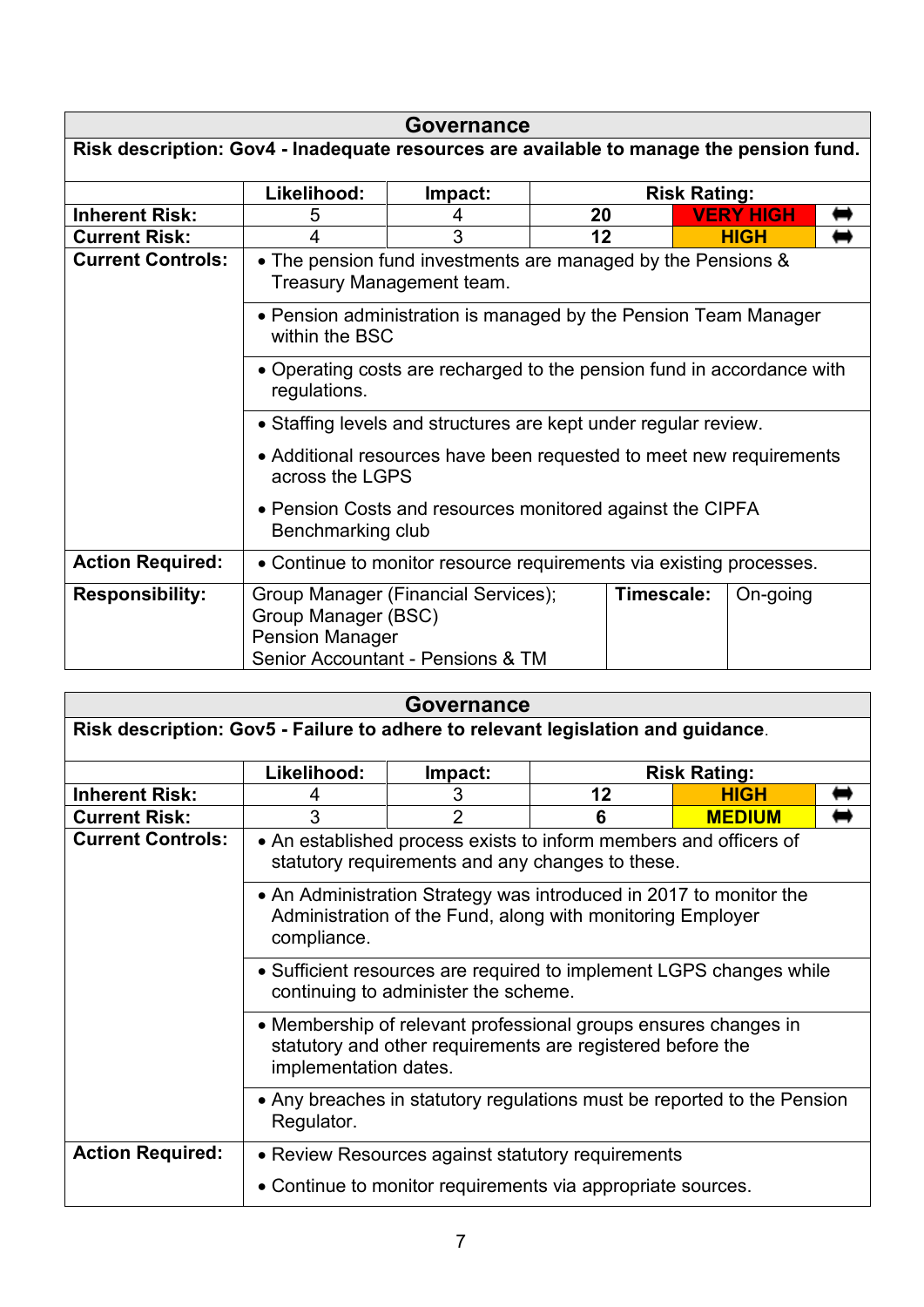|                        | • Continue to monitor resources to ensure adherence to legislation and<br>guidance.<br>• Update Breaches Policy            |            |          |  |  |
|------------------------|----------------------------------------------------------------------------------------------------------------------------|------------|----------|--|--|
| <b>Responsibility:</b> | Group Manager (Financial Services);<br>Group Manager (BSC);<br>Senior Accountant - Pensions & TM<br><b>Pension Manager</b> | Timescale: | On-going |  |  |

| Risk description: Inv1 - Inappropriate investment strategy is adopted. |                                                                                                                                                                         |                                                                                                                                                                                                                      |    |                     |                  |  |  |
|------------------------------------------------------------------------|-------------------------------------------------------------------------------------------------------------------------------------------------------------------------|----------------------------------------------------------------------------------------------------------------------------------------------------------------------------------------------------------------------|----|---------------------|------------------|--|--|
|                                                                        | Likelihood:                                                                                                                                                             | Impact:                                                                                                                                                                                                              |    | <b>Risk Rating:</b> |                  |  |  |
| <b>Inherent Risk:</b>                                                  | 3                                                                                                                                                                       | 4                                                                                                                                                                                                                    | 12 |                     | <b>VERY HIGH</b> |  |  |
| <b>Current Risk:</b>                                                   | $\mathfrak{p}$                                                                                                                                                          | 3                                                                                                                                                                                                                    | 6  |                     | <b>MEDIUM</b>    |  |  |
| <b>Current Controls:</b>                                               | The investment strategy is in accordance with LGPS investment<br>regulations and is documented, reviewed and approved by the<br>Nottinghamshire Pension Fund Committee. |                                                                                                                                                                                                                      |    |                     |                  |  |  |
|                                                                        |                                                                                                                                                                         | • In setting asset allocation to deliver the Fund Return Target the Fund<br>will seek as far as possible to invest in a diversified range of<br>uncorrelated assets in order to reduce the level of investment risk. |    |                     |                  |  |  |
|                                                                        | • The Strategy takes into account the expected returns assumed by the<br>actuary at the triennial valuation.                                                            |                                                                                                                                                                                                                      |    |                     |                  |  |  |
|                                                                        | Investment performance is monitored against the Fund's strategic<br>benchmark.                                                                                          |                                                                                                                                                                                                                      |    |                     |                  |  |  |
|                                                                        | • A regular review takes place of the Fund's asset allocation strategy by<br>the Pension Fund Working Party.                                                            |                                                                                                                                                                                                                      |    |                     |                  |  |  |
|                                                                        | • An Independent Adviser provides specialist guidance to the<br>Nottinghamshire Pension Fund Committee on the investment strategy.                                      |                                                                                                                                                                                                                      |    |                     |                  |  |  |
| <b>Action Required:</b>                                                | Continue to monitor via existing processes.                                                                                                                             |                                                                                                                                                                                                                      |    |                     |                  |  |  |
| <b>Responsibility:</b>                                                 |                                                                                                                                                                         | Group Manager (Financial Services);<br>Senior Accountant - Pensions & TM                                                                                                                                             |    | Timescale:          | On-going         |  |  |

| <b>Investments</b>                                                                  |             |                                                                                                                                          |   |                     |  |  |
|-------------------------------------------------------------------------------------|-------------|------------------------------------------------------------------------------------------------------------------------------------------|---|---------------------|--|--|
| Risk description: Inv2 - Fund cash is insufficient to meet its current obligations. |             |                                                                                                                                          |   |                     |  |  |
|                                                                                     | Likelihood: | Impact:                                                                                                                                  |   | <b>Risk Rating:</b> |  |  |
| <b>Inherent Risk:</b>                                                               |             |                                                                                                                                          | 9 | <b>HIGH</b>         |  |  |
| <b>Current Risk:</b>                                                                | າ           | 3                                                                                                                                        |   | <b>MEDIUM</b>       |  |  |
| <b>Current Controls</b>                                                             |             | • Fund cash flow is monitored daily and a summary fund account is<br>reported to the Nottinghamshire Pension Fund Committee each quarter |   |                     |  |  |
|                                                                                     |             | • Annual accounts are produced for the pension fund and these show the<br>movements in net cash inflow                                   |   |                     |  |  |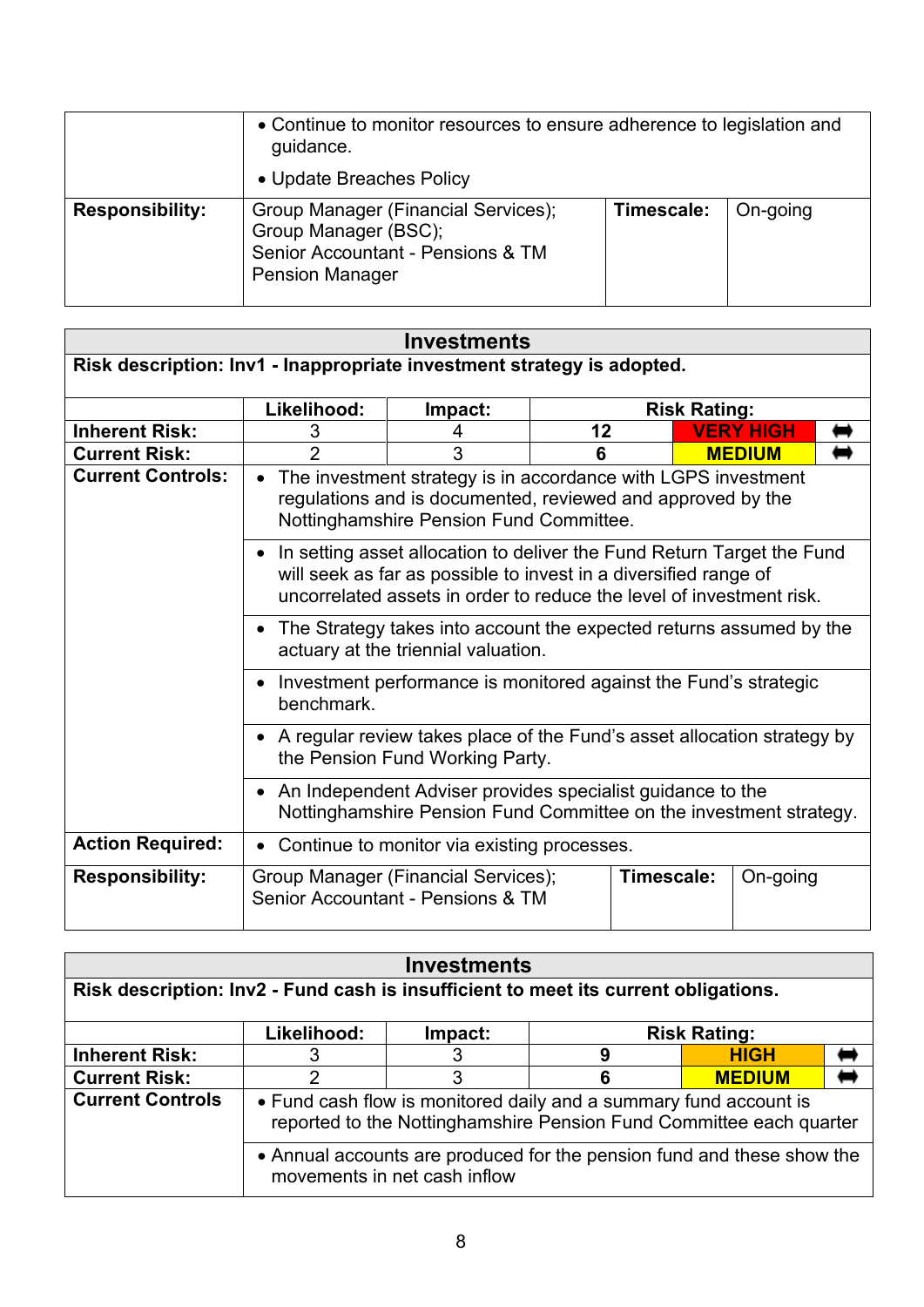|                         | • Regular assessment of Fund assets and liabilities is carried out through<br>actuarial valuations.                 |            |          |  |  |
|-------------------------|---------------------------------------------------------------------------------------------------------------------|------------|----------|--|--|
|                         | • The Fund's Investment and Funding Strategies are regularly reviewed                                               |            |          |  |  |
| <b>Action Required:</b> | • Continue to monitor via existing processes.                                                                       |            |          |  |  |
| <b>Responsibility:</b>  | Nottinghamshire Pension Fund Committee;<br>Group Manager (Financial Services);<br>Senior Accountant - Pensions & TM | Timescale: | On-going |  |  |

### **Investments**

**Risk description: Inv3 - Fund assets are assessed as insufficient to meet long term liabilities.**

|                          | Likelihood:                                                                                                     | Impact:                                                                                                            |    | <b>Risk Rating:</b> |  |                  |  |
|--------------------------|-----------------------------------------------------------------------------------------------------------------|--------------------------------------------------------------------------------------------------------------------|----|---------------------|--|------------------|--|
| <b>Inherent Risk:</b>    |                                                                                                                 |                                                                                                                    | 16 |                     |  | <b>VERY HIGH</b> |  |
| <b>Current Risk:</b>     | 3                                                                                                               | 3                                                                                                                  | 9  |                     |  | <b>HIGH</b>      |  |
| <b>Current Controls:</b> | • Fund assets are kept under review as part of the Fund's performance<br>management framework.                  |                                                                                                                    |    |                     |  |                  |  |
|                          | • Regular assessment of Fund assets and liabilities is carried out through<br>Actuarial valuations.             |                                                                                                                    |    |                     |  |                  |  |
|                          |                                                                                                                 | • The Fund's Investment and Funding Strategies are regularly reviewed.                                             |    |                     |  |                  |  |
|                          | • An external adviser provides specialist guidance to the Pension Fund<br>Committee on the investment strategy. |                                                                                                                    |    |                     |  |                  |  |
|                          | • Strength of covenant of new employers carefully assessed                                                      |                                                                                                                    |    |                     |  |                  |  |
|                          | • Risks relating to existing employers are reviewed periodically                                                |                                                                                                                    |    |                     |  |                  |  |
| <b>Action Required:</b>  | • Continue to monitor via existing processes.                                                                   |                                                                                                                    |    |                     |  |                  |  |
|                          |                                                                                                                 | • Review cash flow projections prepared by actuaries on a regular basis.                                           |    |                     |  |                  |  |
| <b>Responsibility:</b>   |                                                                                                                 | Nottinghamshire Pension Fund Committee<br>Group Manager (Financial Services);<br>Senior Accountant - Pensions & TM |    | Timescale:          |  | On-going         |  |

| <b>Investments</b>                                                                     |                                                                       |                                     |                                                                         |                     |  |
|----------------------------------------------------------------------------------------|-----------------------------------------------------------------------|-------------------------------------|-------------------------------------------------------------------------|---------------------|--|
| Risk description: Inv4 - Significant variations from assumptions used in the actuarial |                                                                       |                                     |                                                                         |                     |  |
| valuation occur                                                                        |                                                                       |                                     |                                                                         |                     |  |
|                                                                                        | Likelihood:                                                           | Impact:                             |                                                                         | <b>Risk Rating:</b> |  |
| <b>Inherent Risk:</b>                                                                  |                                                                       | 3                                   | 12                                                                      | <b>HIGH</b>         |  |
| <b>Current Risk:</b>                                                                   |                                                                       | 3                                   | 9                                                                       | <b>HIGH</b>         |  |
| <b>Current Controls:</b>                                                               | actuaries                                                             |                                     | • Actuarial assumptions are reviewed by officers and discussed with the |                     |  |
|                                                                                        | • Sensitivity analysis is undertaken on assumptions to measure impact |                                     |                                                                         |                     |  |
|                                                                                        | • Valuation are undertaken every 3 years                              |                                     |                                                                         |                     |  |
|                                                                                        |                                                                       | • Monitoring of cash flow position. |                                                                         |                     |  |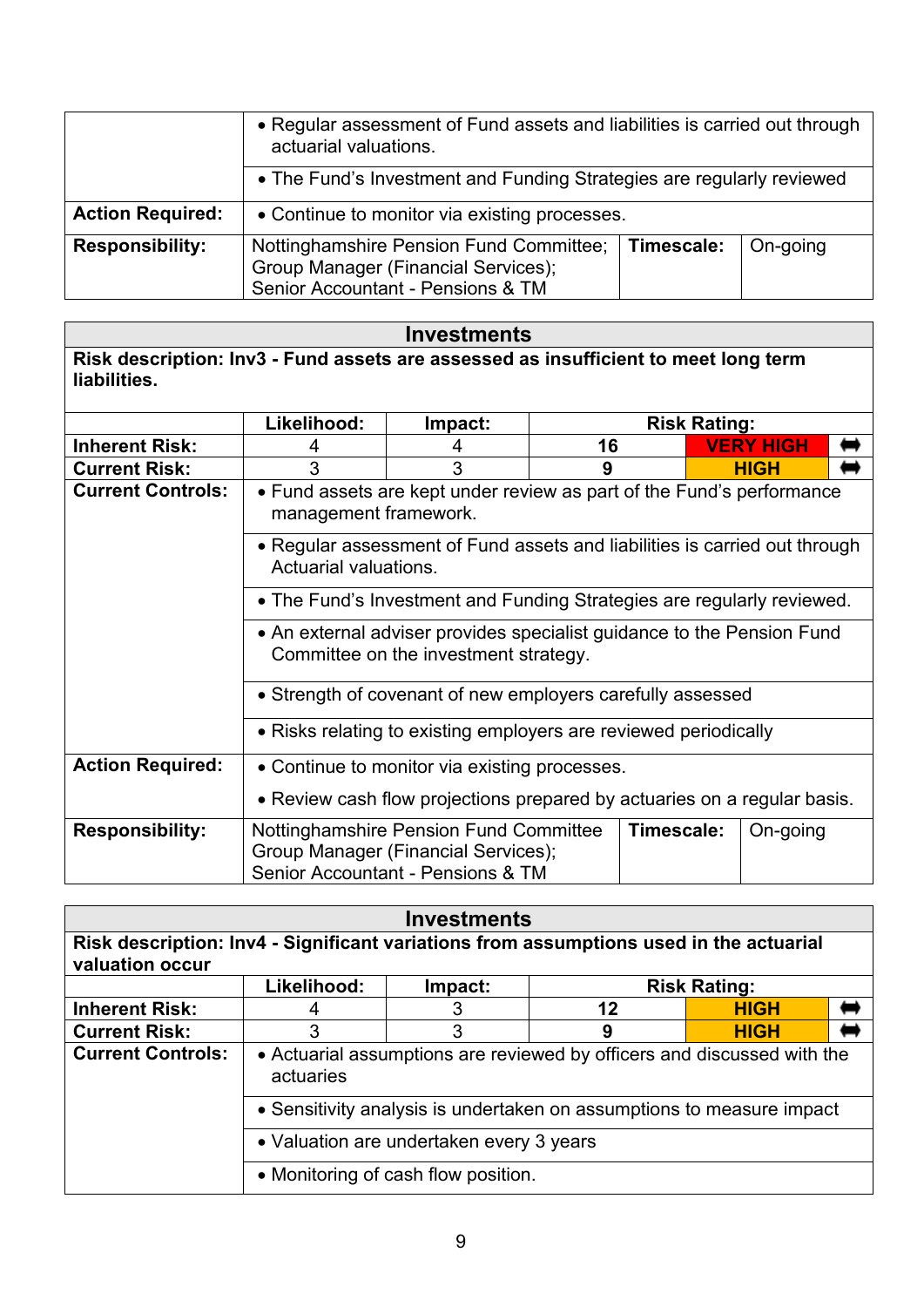|                         | • Contributions made by employers vary according to their member<br>profile.                                              |            |          |
|-------------------------|---------------------------------------------------------------------------------------------------------------------------|------------|----------|
| <b>Action Required:</b> | • Continue to monitor via existing processes.<br>• Review cash flow projections prepared by actuaries on a regular basis. |            |          |
| <b>Responsibility:</b>  | Group Manager (Financial Services);<br>Senior Accountant - Pensions & TM                                                  | Timescale: | On-going |

### **Investments**

| Risk description: Inv5 - Inadequate controls to safeguard pension fund assets. |                                                                                                                                                                                                                                              |                                                                                                                                |    |                     |                     |                  |  |
|--------------------------------------------------------------------------------|----------------------------------------------------------------------------------------------------------------------------------------------------------------------------------------------------------------------------------------------|--------------------------------------------------------------------------------------------------------------------------------|----|---------------------|---------------------|------------------|--|
| Inv5a - Investment managers                                                    |                                                                                                                                                                                                                                              |                                                                                                                                |    |                     |                     |                  |  |
|                                                                                | Likelihood:                                                                                                                                                                                                                                  | Impact:                                                                                                                        |    | <b>Risk Rating:</b> |                     |                  |  |
| <b>Inherent Risk:</b>                                                          | 3                                                                                                                                                                                                                                            | 3                                                                                                                              |    | 9<br><b>HIGH</b>    |                     |                  |  |
| <b>Current Risk:</b>                                                           | $\mathfrak{p}$                                                                                                                                                                                                                               | 3                                                                                                                              | 6  | <b>MEDIUM</b>       |                     |                  |  |
| <b>Current Controls:</b>                                                       | • Complete and authorised client agreements are in place. This includes<br>requirement for fund managers to report regularly on their performance.<br>The main managers attend Nottinghamshire Pension Fund Committee<br>on a regular basis. |                                                                                                                                |    |                     |                     |                  |  |
|                                                                                | accordance with these                                                                                                                                                                                                                        | • Investment objectives are set, and portfolios must be managed in                                                             |    |                     |                     |                  |  |
|                                                                                |                                                                                                                                                                                                                                              | • AAF 01/06 (or equivalent) reports on internal controls of service<br>organisations are reviewed for main managers.           |    |                     |                     |                  |  |
|                                                                                | internal audit                                                                                                                                                                                                                               | • Internal decisions have a robust framework in place which is tested by                                                       |    |                     |                     |                  |  |
|                                                                                | • Fund Managers maintain an appropriate risk management framework<br>to minimise the level of risk to Pension Fund assets.                                                                                                                   |                                                                                                                                |    |                     |                     |                  |  |
| <b>Action Required:</b>                                                        |                                                                                                                                                                                                                                              | • Continue to monitor via existing processes.                                                                                  |    |                     |                     |                  |  |
| <b>Responsibility:</b>                                                         | Group Manager (Financial Services);<br>Senior Accountant - Pensions & TM                                                                                                                                                                     |                                                                                                                                |    | Timescale:          |                     | On-going         |  |
| Inv5b - Custody arrangements                                                   |                                                                                                                                                                                                                                              |                                                                                                                                |    |                     |                     |                  |  |
|                                                                                | Likelihood:                                                                                                                                                                                                                                  | Impact:                                                                                                                        |    |                     | <b>Risk Rating:</b> |                  |  |
| <b>Inherent Risk:</b>                                                          | 3                                                                                                                                                                                                                                            | 4                                                                                                                              | 12 |                     |                     | <b>VERY HIGH</b> |  |
| <b>Current Risk:</b>                                                           | $\overline{2}$                                                                                                                                                                                                                               | 3                                                                                                                              | 6  |                     |                     | <b>MEDIUM</b>    |  |
| <b>Current Controls:</b>                                                       | custodian.                                                                                                                                                                                                                                   | • Complete and authorised agreements are in place with the external                                                            |    |                     |                     |                  |  |
|                                                                                |                                                                                                                                                                                                                                              | • AAF 01/06 (or equivalent) report on internal controls is reviewed for<br>external custodian.                                 |    |                     |                     |                  |  |
|                                                                                |                                                                                                                                                                                                                                              | • Regular reconciliations carried out to check external custodian records.                                                     |    |                     |                     |                  |  |
|                                                                                |                                                                                                                                                                                                                                              | • Where assets are custodied in-house, physical stock certificates are<br>held in a secure cabinet to which access is limited. |    |                     |                     |                  |  |
| <b>Action Required:</b>                                                        |                                                                                                                                                                                                                                              | • Continue to monitor via existing processes.                                                                                  |    |                     |                     |                  |  |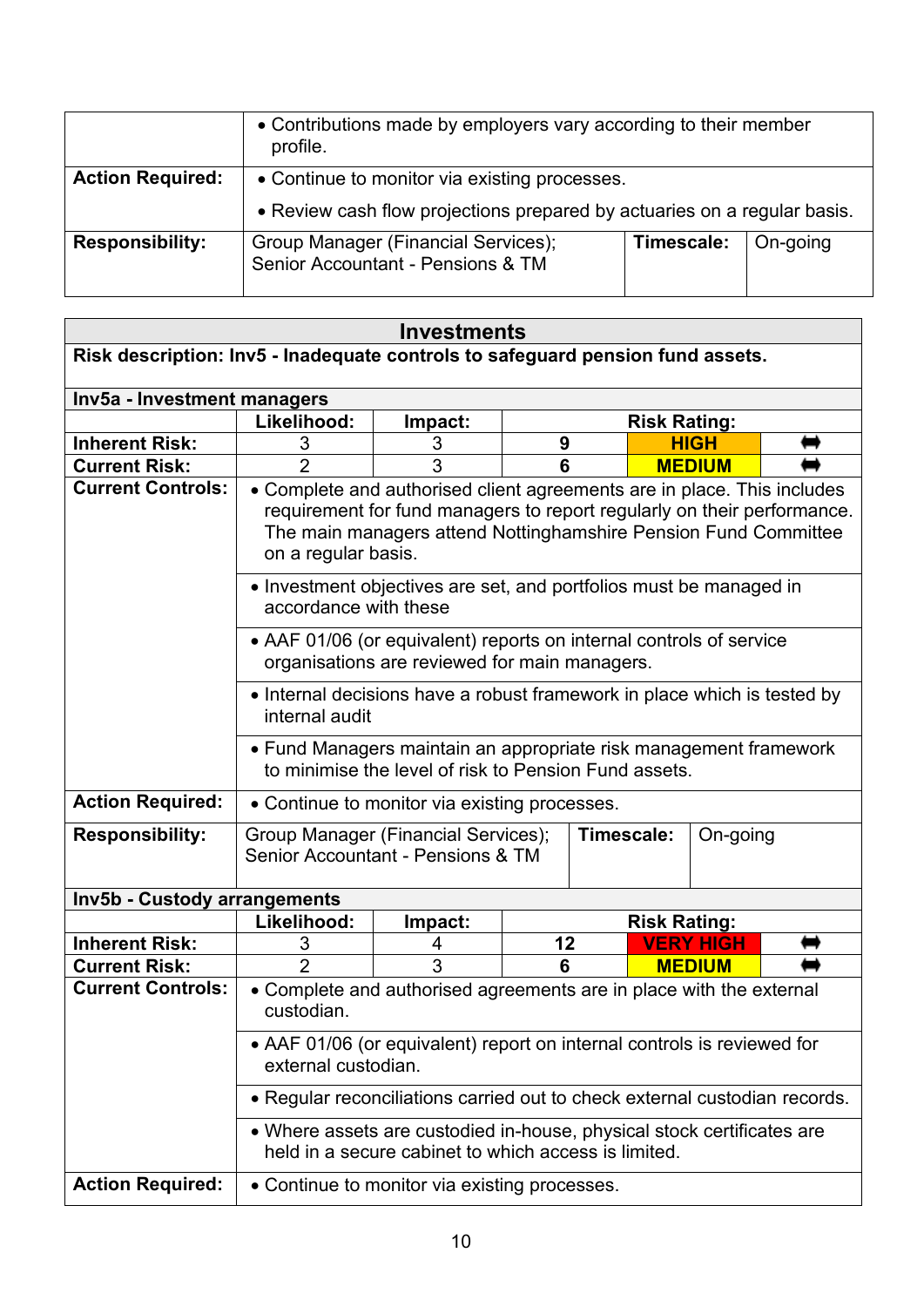| <b>Responsibility:</b>                  | Group Manager (Financial Services);<br>Senior Accountant - Pensions & TM |                                                                                                                                                                                                                 |   | Timescale:          |                     | On-going      |  |
|-----------------------------------------|--------------------------------------------------------------------------|-----------------------------------------------------------------------------------------------------------------------------------------------------------------------------------------------------------------|---|---------------------|---------------------|---------------|--|
| Inv5c - Accounting arrangements         |                                                                          |                                                                                                                                                                                                                 |   |                     |                     |               |  |
|                                         | Likelihood:                                                              | Impact:                                                                                                                                                                                                         |   | <b>Risk Rating:</b> |                     |               |  |
| <b>Inherent Risk:</b>                   | 3                                                                        | 2                                                                                                                                                                                                               | 6 |                     |                     | <b>MEDIUM</b> |  |
| <b>Current Risk:</b>                    | $\overline{2}$                                                           | $\overline{2}$                                                                                                                                                                                                  | 4 |                     |                     | <b>LOW</b>    |  |
| <b>Current Controls:</b>                |                                                                          | • Pension Fund accounting arrangements conform to the Local Authority<br>Accounting Code, relevant IFRS/IAS and the Pensions' SORP.                                                                             |   |                     |                     |               |  |
|                                         | appropriate.                                                             | • The Pension Fund subscribes to the CIPFA Pensions Network and<br>Technical Information Service and officers attend courses as                                                                                 |   |                     |                     |               |  |
|                                         |                                                                          | • Regular reconciliations are carried out between in-house records and<br>those maintained by the external custodian and investment managers.                                                                   |   |                     |                     |               |  |
|                                         |                                                                          | • Internal Audits are carried out regularly.                                                                                                                                                                    |   |                     |                     |               |  |
|                                         |                                                                          | • External Audit review the Pension Fund's accounts annually.                                                                                                                                                   |   |                     |                     |               |  |
| <b>Action Required:</b>                 |                                                                          | • Continue to monitor via existing processes.                                                                                                                                                                   |   |                     |                     |               |  |
| <b>Responsibility:</b>                  | Group Manager (Financial Services);<br>Senior Accountant - Pensions & TM |                                                                                                                                                                                                                 |   |                     | Timescale:          | On-going      |  |
| <b>Inv5d - Financial Administration</b> |                                                                          |                                                                                                                                                                                                                 |   |                     |                     |               |  |
|                                         |                                                                          | Likelihood:<br>Impact:<br><b>Risk Rating:</b>                                                                                                                                                                   |   |                     |                     |               |  |
|                                         |                                                                          |                                                                                                                                                                                                                 |   |                     |                     |               |  |
| <b>Inherent Risk:</b>                   | 3                                                                        | 3                                                                                                                                                                                                               | 9 |                     |                     | <b>HIGH</b>   |  |
| <b>Current Risk:</b>                    | $\overline{2}$                                                           | 3                                                                                                                                                                                                               | 6 |                     |                     | <b>MEDIUM</b> |  |
| <b>Current Controls:</b>                | limits for transactions.                                                 | • The Pension Fund adheres to the County Council's financial<br>regulations with appropriate separation of duties and authorisation                                                                             |   |                     |                     |               |  |
|                                         | maximise returns on cash.                                                | • Daily cash settlements are made with the external custodian to                                                                                                                                                |   |                     |                     |               |  |
|                                         | monitored.                                                               | • Investment transactions are properly authorised, executed and                                                                                                                                                 |   |                     |                     |               |  |
|                                         | balanced at the year-end.                                                | • Contributions due to the fund are governed by Scheme rules which are<br>overseen by Pensions Administration Contributions checked at the<br>beginning of the year and the end of the year, and reconciled and |   |                     |                     |               |  |
|                                         | regulatory guidelines.                                                   | • The Pension Fund maintains a bank account which is operated within                                                                                                                                            |   |                     |                     |               |  |
| <b>Action Required:</b>                 |                                                                          | • Continue to monitor via existing processes.                                                                                                                                                                   |   |                     |                     |               |  |
| <b>Responsibility:</b>                  | Group Manager (Financial Services);<br>Senior Accountant - Pensions & TM |                                                                                                                                                                                                                 |   | Timescale:          |                     | On-going      |  |
| Inv5e - Stewardship -                   |                                                                          |                                                                                                                                                                                                                 |   |                     |                     |               |  |
|                                         | Likelihood:                                                              | Impact:                                                                                                                                                                                                         |   |                     | <b>Risk Rating:</b> |               |  |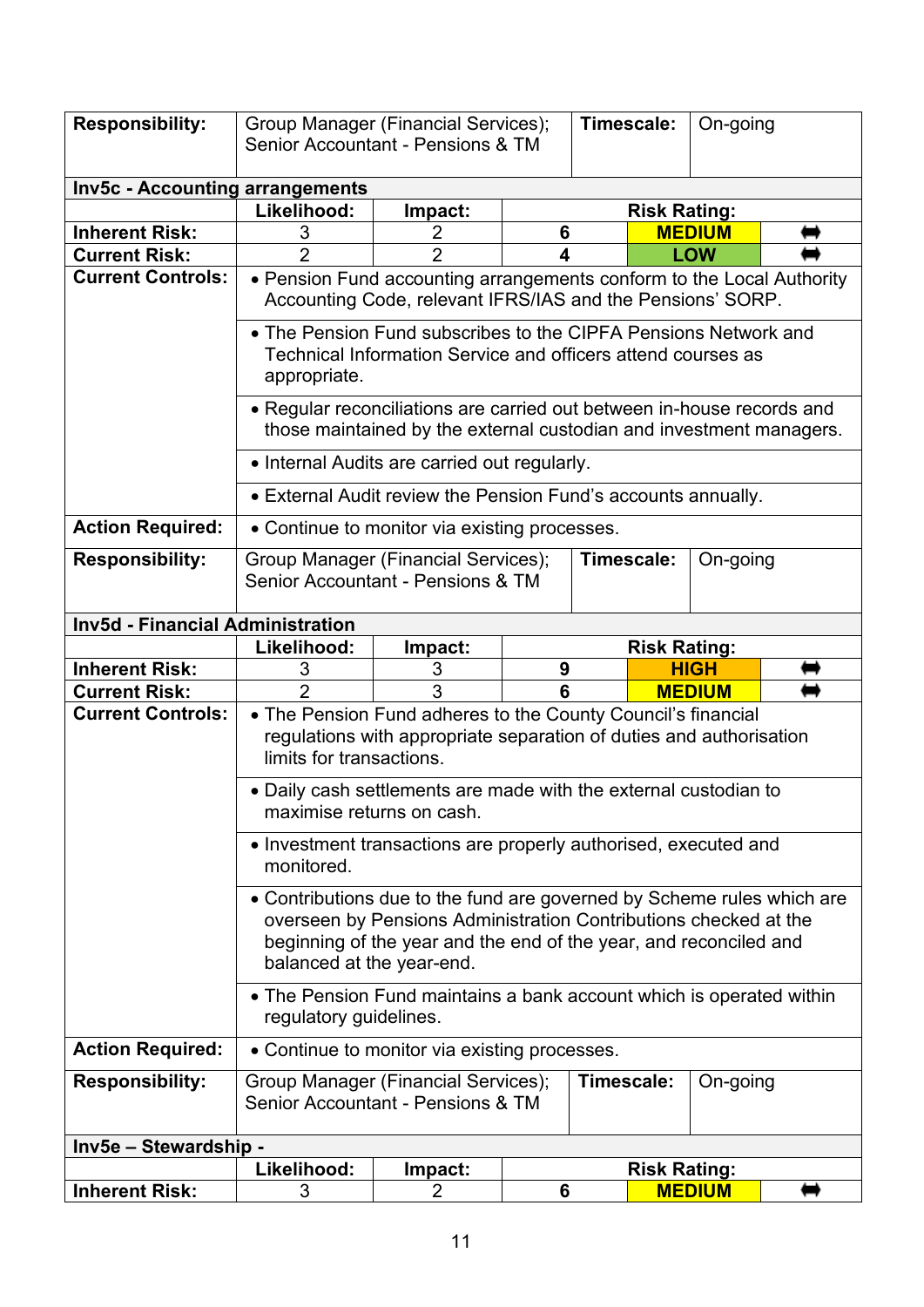| <b>Current Risk:</b>                                                    | $\overline{2}$                                                                                                                                                                                                                                                                                                                                                                                      | $\overline{2}$                                                                                                                                                                                                                                                 | 4  |            |                     | <b>LOW</b>    |   |
|-------------------------------------------------------------------------|-----------------------------------------------------------------------------------------------------------------------------------------------------------------------------------------------------------------------------------------------------------------------------------------------------------------------------------------------------------------------------------------------------|----------------------------------------------------------------------------------------------------------------------------------------------------------------------------------------------------------------------------------------------------------------|----|------------|---------------------|---------------|---|
| <b>Current Controls:</b>                                                |                                                                                                                                                                                                                                                                                                                                                                                                     | • The Pension Fund aims to be a long term responsible investor.                                                                                                                                                                                                |    |            |                     |               |   |
|                                                                         | • Effective management of financially material social, environmental and<br>corporate governance (ESG) risks should support the requirement to<br>protect investment returns over the long term. ESG considerations are<br>taken into account in the selection, non-selection, retention and<br>realisation of investments by both the Pension Fund and underlying<br>managers on the Fund's behalf |                                                                                                                                                                                                                                                                |    |            |                     |               |   |
|                                                                         |                                                                                                                                                                                                                                                                                                                                                                                                     | • The Fund has a Climate Stewardship Plan which is implemented and<br>reported on with the support of LGPS Central                                                                                                                                             |    |            |                     |               |   |
|                                                                         |                                                                                                                                                                                                                                                                                                                                                                                                     | • The Fund is a member of Local Authority Pension Fund Forum<br>(LAPFF) and supports their work on shareholder engagement.                                                                                                                                     |    |            |                     |               |   |
|                                                                         |                                                                                                                                                                                                                                                                                                                                                                                                     | • The pension fund has a contract in place for a proxy voting services.<br>Voting is reported to the Nottinghamshire Pension Fund Committee<br>each quarter and published on the Fund website.                                                                 |    |            |                     |               |   |
| <b>Action Required:</b>                                                 |                                                                                                                                                                                                                                                                                                                                                                                                     | • Continue to monitor via existing processes.                                                                                                                                                                                                                  |    |            |                     |               |   |
| <b>Responsibility:</b>                                                  | Group Manager (Financial Services);<br>Senior Accountant - Pensions & TM                                                                                                                                                                                                                                                                                                                            |                                                                                                                                                                                                                                                                |    | Timescale: |                     | On-going      |   |
| Inv6 - LGPS Central incurs net costs or decreases investment returns    |                                                                                                                                                                                                                                                                                                                                                                                                     |                                                                                                                                                                                                                                                                |    |            |                     |               |   |
|                                                                         | Likelihood:                                                                                                                                                                                                                                                                                                                                                                                         | Impact:                                                                                                                                                                                                                                                        |    |            | <b>Risk Rating:</b> |               |   |
| <b>Inherent Risk:</b>                                                   | 4                                                                                                                                                                                                                                                                                                                                                                                                   | 3                                                                                                                                                                                                                                                              | 12 |            |                     | <b>HIGH</b>   | ı |
| <b>Current Risk:</b>                                                    | 3                                                                                                                                                                                                                                                                                                                                                                                                   | 3                                                                                                                                                                                                                                                              | 9  |            |                     | <b>HIGH</b>   | ı |
| <b>Current Controls:</b>                                                | and PAF                                                                                                                                                                                                                                                                                                                                                                                             | • We are shareholders in LGPS Central and have significant influence on<br>them through involvement in Shareholders Forum, Joint Committee                                                                                                                     |    |            |                     |               |   |
|                                                                         |                                                                                                                                                                                                                                                                                                                                                                                                     | • Costs and performance will be monitored                                                                                                                                                                                                                      |    |            |                     |               |   |
| <b>Action Required:</b>                                                 |                                                                                                                                                                                                                                                                                                                                                                                                     | • Continue to attend meetings relevant meetings                                                                                                                                                                                                                |    |            |                     |               |   |
|                                                                         |                                                                                                                                                                                                                                                                                                                                                                                                     | • Continue to monitor via existing processes.                                                                                                                                                                                                                  |    |            |                     |               |   |
| <b>Responsibility:</b>                                                  | Nottinghamshire Pension Fund<br>Committee<br>Group Manager (Financial Services);<br>Senior Accountant - Pensions & TM                                                                                                                                                                                                                                                                               |                                                                                                                                                                                                                                                                |    | Timescale: |                     | On-going      |   |
| <b>Inv7</b> - Climate change affects the financial returns of the Fund. |                                                                                                                                                                                                                                                                                                                                                                                                     |                                                                                                                                                                                                                                                                |    |            |                     |               |   |
|                                                                         | Likelihood:                                                                                                                                                                                                                                                                                                                                                                                         | Impact:                                                                                                                                                                                                                                                        |    |            | <b>Risk Rating:</b> |               |   |
| <b>Inherent Risk:</b>                                                   | 4                                                                                                                                                                                                                                                                                                                                                                                                   | 3                                                                                                                                                                                                                                                              | 12 |            |                     | <b>HIGH</b>   |   |
| <b>Current Risk:</b>                                                    | $\overline{\mathbf{4}}$                                                                                                                                                                                                                                                                                                                                                                             | $\overline{2}$                                                                                                                                                                                                                                                 | 8  |            |                     | <b>MEDIUM</b> |   |
| <b>Current Controls:</b>                                                |                                                                                                                                                                                                                                                                                                                                                                                                     | • The financial impact of climate change on the fund can be mitigated.<br>Businesses and individuals will have to change their behaviour and<br>consumption to reduce their carbon footprint and this presents both<br>opportunities and threats as investors. |    |            |                     |               |   |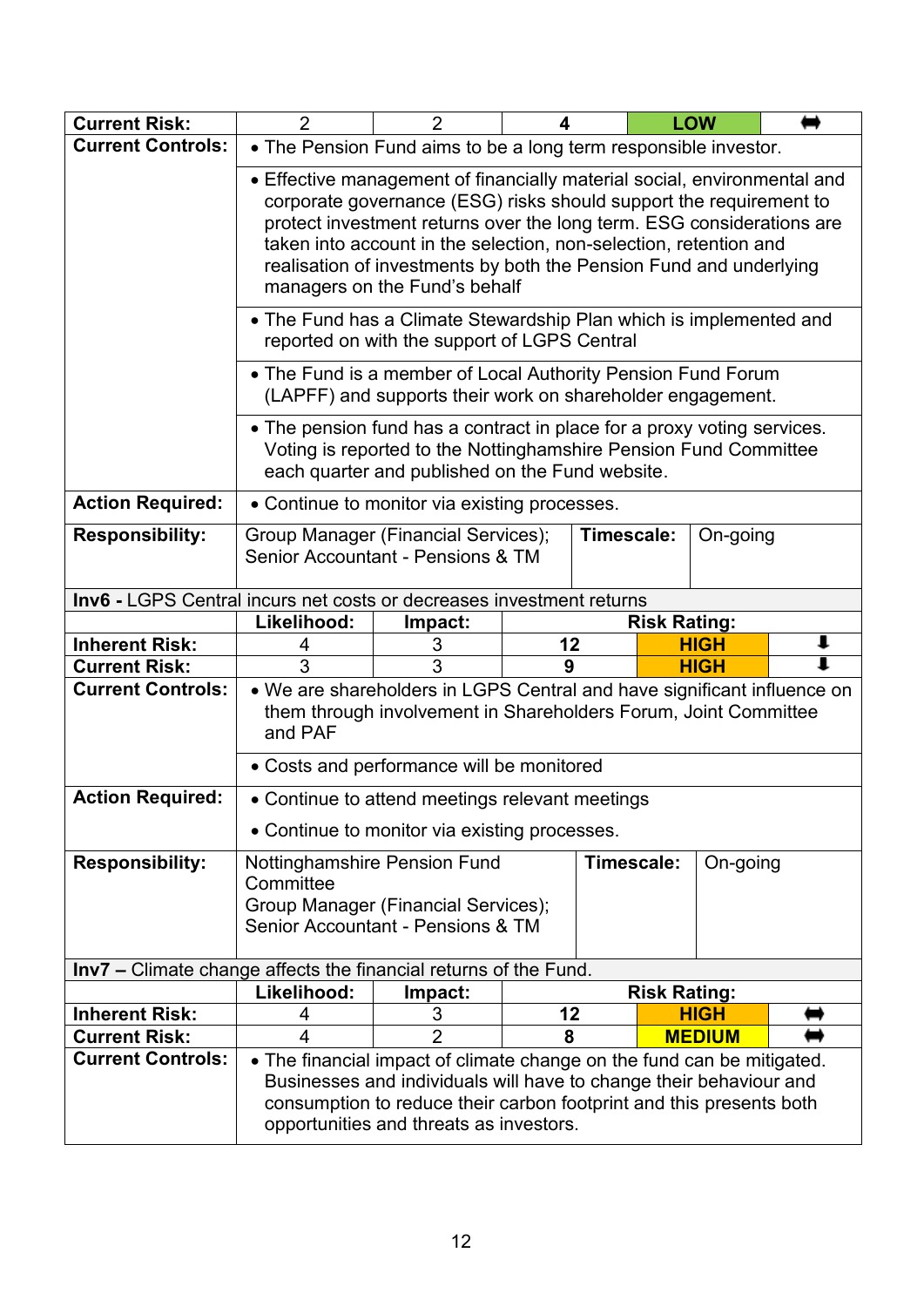|                         | • We engage with management of the companies we own through LGPS<br>Central, LAPFF and Hermes EOS to influence them to consider climate<br>change and their sustainability.                                           |            |          |  |  |  |
|-------------------------|-----------------------------------------------------------------------------------------------------------------------------------------------------------------------------------------------------------------------|------------|----------|--|--|--|
|                         | • Climate change risks are already considered as part of the purchasing<br>and holding decision                                                                                                                       |            |          |  |  |  |
|                         | • Climate risk analysis undertaken on an annual basis with the<br>assistance of LGPS Central.                                                                                                                         |            |          |  |  |  |
|                         | • The Fund has a Climate Risk strategy and a Climate Stewardship plan                                                                                                                                                 |            |          |  |  |  |
| <b>Action Required:</b> | • The current impacts of climate change are affecting particular<br>industries and regions and the Pension Fund will look to reduce<br>exposure to these.<br>• Continued move towards our long term asset allocation. |            |          |  |  |  |
| <b>Responsibility:</b>  | Nottinghamshire Pension Fund<br>Committee<br>Group Manager (Financial Services);<br>Senior Accountant - Pensions & TM                                                                                                 | Timescale: | On-going |  |  |  |

| <b>Administration</b> |  |
|-----------------------|--|
|                       |  |

| Risk description: Adm1 - Standing data and permanent records are not accurate. |                                                                                                                                                                                                    |         |                                                             |                                                                   |  |  |
|--------------------------------------------------------------------------------|----------------------------------------------------------------------------------------------------------------------------------------------------------------------------------------------------|---------|-------------------------------------------------------------|-------------------------------------------------------------------|--|--|
|                                                                                | Likelihood:                                                                                                                                                                                        | Impact: | <b>Risk Rating:</b>                                         |                                                                   |  |  |
| <b>Inherent Risk:</b>                                                          |                                                                                                                                                                                                    | 4       | 16                                                          | <b>VERY HIGH</b>                                                  |  |  |
| <b>Current Risk:</b>                                                           | 3                                                                                                                                                                                                  | 3       | 9                                                           | <b>HIGH</b>                                                       |  |  |
| <b>Current Controls:</b>                                                       | data.                                                                                                                                                                                              |         |                                                             | • Business processes are in place to identify changes to standing |  |  |
|                                                                                | • Records are supported by appropriate documentation; input and<br>output checks are undertaken; reconciliation occurs to source<br>records once input.                                            |         |                                                             |                                                                   |  |  |
|                                                                                |                                                                                                                                                                                                    |         | • Documentation is maintained in line with agreed policies. |                                                                   |  |  |
|                                                                                | • The Administration Strategy supports the monitoring of employer<br>compliance.                                                                                                                   |         |                                                             |                                                                   |  |  |
|                                                                                | • A change of details form is sent out to members alongside their<br>annual statement.                                                                                                             |         |                                                             |                                                                   |  |  |
|                                                                                | • Data matching exercises (National Fraud Initiative) help to identify<br>discrepancies.                                                                                                           |         |                                                             |                                                                   |  |  |
|                                                                                | • Mortality Screening is being performed                                                                                                                                                           |         |                                                             |                                                                   |  |  |
|                                                                                | • The Data Improvement Plan is being implemented as reported to<br>committee.<br>• The GMP Reconciliation Project including Payroll and Pensions<br>Data matching exercise with HMRC is continuing |         |                                                             |                                                                   |  |  |
|                                                                                |                                                                                                                                                                                                    |         |                                                             |                                                                   |  |  |
|                                                                                | are reported to committee.                                                                                                                                                                         |         |                                                             | • Employer annual returns are reviewed and monitored. Breaches    |  |  |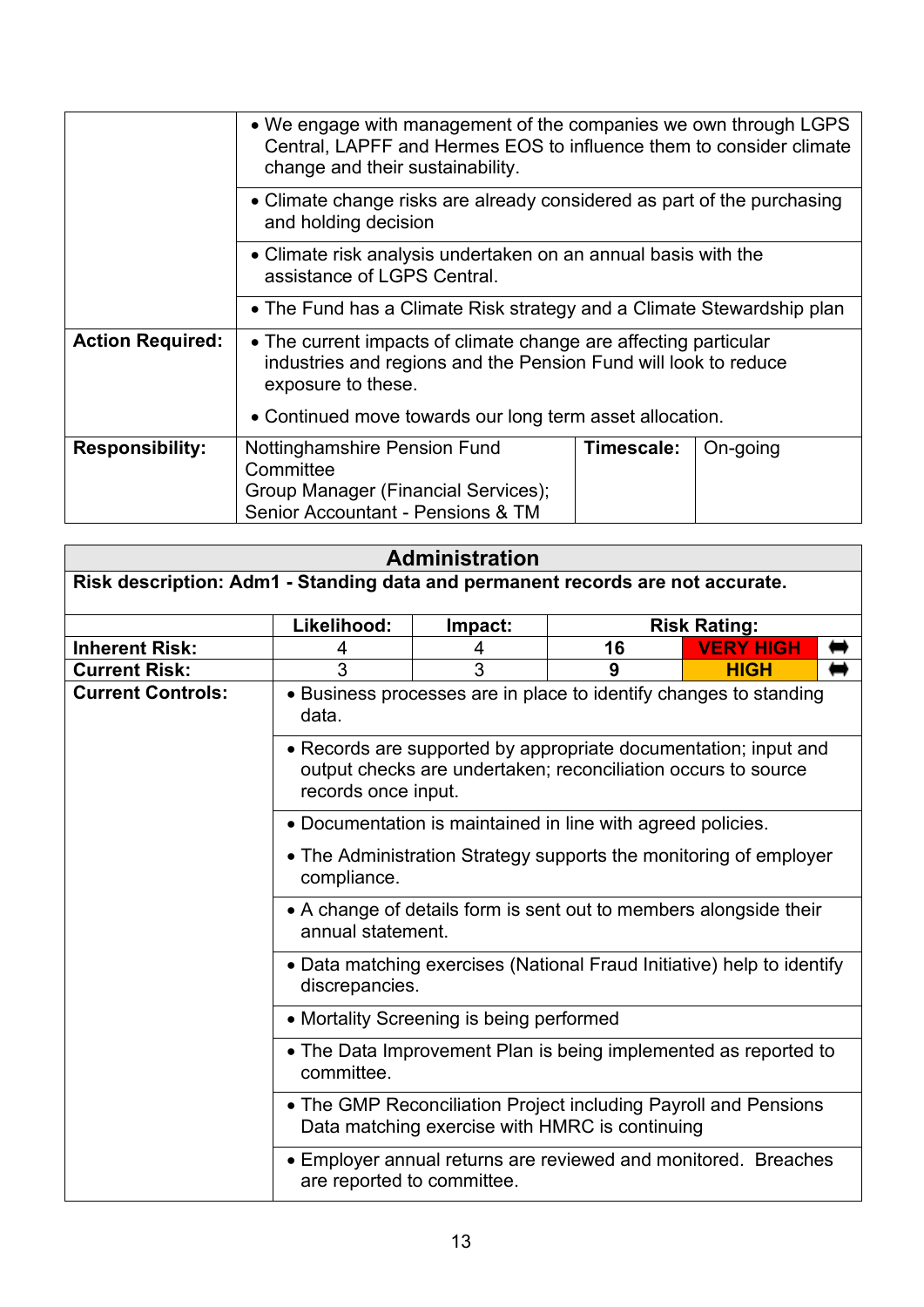| <b>Action Required:</b> | • Continue to monitor via existing processes.                           |  |  |  |  |  |
|-------------------------|-------------------------------------------------------------------------|--|--|--|--|--|
|                         | • Improve monitoring of returns from major fund employers               |  |  |  |  |  |
|                         | • Implementation of Data Improvement plan                               |  |  |  |  |  |
|                         | • Update Breaches Policy.                                               |  |  |  |  |  |
|                         | • Progress GMP rectification                                            |  |  |  |  |  |
|                         | • Progress Mc Cloud project                                             |  |  |  |  |  |
| <b>Responsibility:</b>  | Group Manager (BSC)<br>Timescale:<br>On-going<br><b>Pension Manager</b> |  |  |  |  |  |

## **Administration**

| Risk description: Adm2 - Inadequate controls to safeguard pension fund records. |                                                                                                                                                                                                                                                                                                                                                                                                                                                                                                                                                                                                                                                                                                                                 |                                                                        |    |                     |                  |  |
|---------------------------------------------------------------------------------|---------------------------------------------------------------------------------------------------------------------------------------------------------------------------------------------------------------------------------------------------------------------------------------------------------------------------------------------------------------------------------------------------------------------------------------------------------------------------------------------------------------------------------------------------------------------------------------------------------------------------------------------------------------------------------------------------------------------------------|------------------------------------------------------------------------|----|---------------------|------------------|--|
|                                                                                 | Likelihood:                                                                                                                                                                                                                                                                                                                                                                                                                                                                                                                                                                                                                                                                                                                     | Impact:                                                                |    | <b>Risk Rating:</b> |                  |  |
| <b>Inherent Risk:</b>                                                           | 3                                                                                                                                                                                                                                                                                                                                                                                                                                                                                                                                                                                                                                                                                                                               | 5                                                                      | 15 |                     | <b>VERY HIGH</b> |  |
| <b>Current Risk:</b>                                                            | $\overline{2}$                                                                                                                                                                                                                                                                                                                                                                                                                                                                                                                                                                                                                                                                                                                  | 3                                                                      | 6  |                     | <b>MEDIUM</b>    |  |
| <b>Current Controls:</b>                                                        |                                                                                                                                                                                                                                                                                                                                                                                                                                                                                                                                                                                                                                                                                                                                 | • ICT Disaster Recovery Plan and Security Plan are agreed and in place |    |                     |                  |  |
|                                                                                 | • The Administration Authority has an Operational Security and Risk<br>Team, a Security Architect providing strategic direction, an Information<br>Governance Team headed by the Data Protection Officer and an<br>Information Governance Board, chaired by the SIRO, providing<br>oversight. The network has been certified as PSN Code of Connection<br>compliant for the last decade and comprises internal and perimeter<br>firewalls, anti-virus software, intrusion detection and response<br>platforms, secure baseline operating system builds, annual penetration<br>tests, multi-factor authenticated remote access and offline backups,<br>aligning with National Cyber Security Centre best practice at all points. |                                                                        |    |                     |                  |  |
|                                                                                 | • New back up arrangements are in place                                                                                                                                                                                                                                                                                                                                                                                                                                                                                                                                                                                                                                                                                         |                                                                        |    |                     |                  |  |
|                                                                                 | • Software is regularly updated to meet LGPS requirements.                                                                                                                                                                                                                                                                                                                                                                                                                                                                                                                                                                                                                                                                      |                                                                        |    |                     |                  |  |
|                                                                                 | • Audit trails and reconciliations are in place.                                                                                                                                                                                                                                                                                                                                                                                                                                                                                                                                                                                                                                                                                |                                                                        |    |                     |                  |  |
|                                                                                 | • GDPR awareness training and documentation is in place                                                                                                                                                                                                                                                                                                                                                                                                                                                                                                                                                                                                                                                                         |                                                                        |    |                     |                  |  |
|                                                                                 | • Pension Administration Documentation is maintained in line with<br>agreed policies.                                                                                                                                                                                                                                                                                                                                                                                                                                                                                                                                                                                                                                           |                                                                        |    |                     |                  |  |
|                                                                                 | • Physical records are held securely in the Pension Office.                                                                                                                                                                                                                                                                                                                                                                                                                                                                                                                                                                                                                                                                     |                                                                        |    |                     |                  |  |
|                                                                                 | • Pensions and other related administration staff undertake data<br>management training as required.                                                                                                                                                                                                                                                                                                                                                                                                                                                                                                                                                                                                                            |                                                                        |    |                     |                  |  |
| <b>Action Required:</b>                                                         | • Continue to monitor via existing processes.                                                                                                                                                                                                                                                                                                                                                                                                                                                                                                                                                                                                                                                                                   |                                                                        |    |                     |                  |  |
| <b>Responsibility:</b>                                                          | Group Manager (BSC)<br><b>Pension Manager</b>                                                                                                                                                                                                                                                                                                                                                                                                                                                                                                                                                                                                                                                                                   |                                                                        |    | Timescale:          | On-going         |  |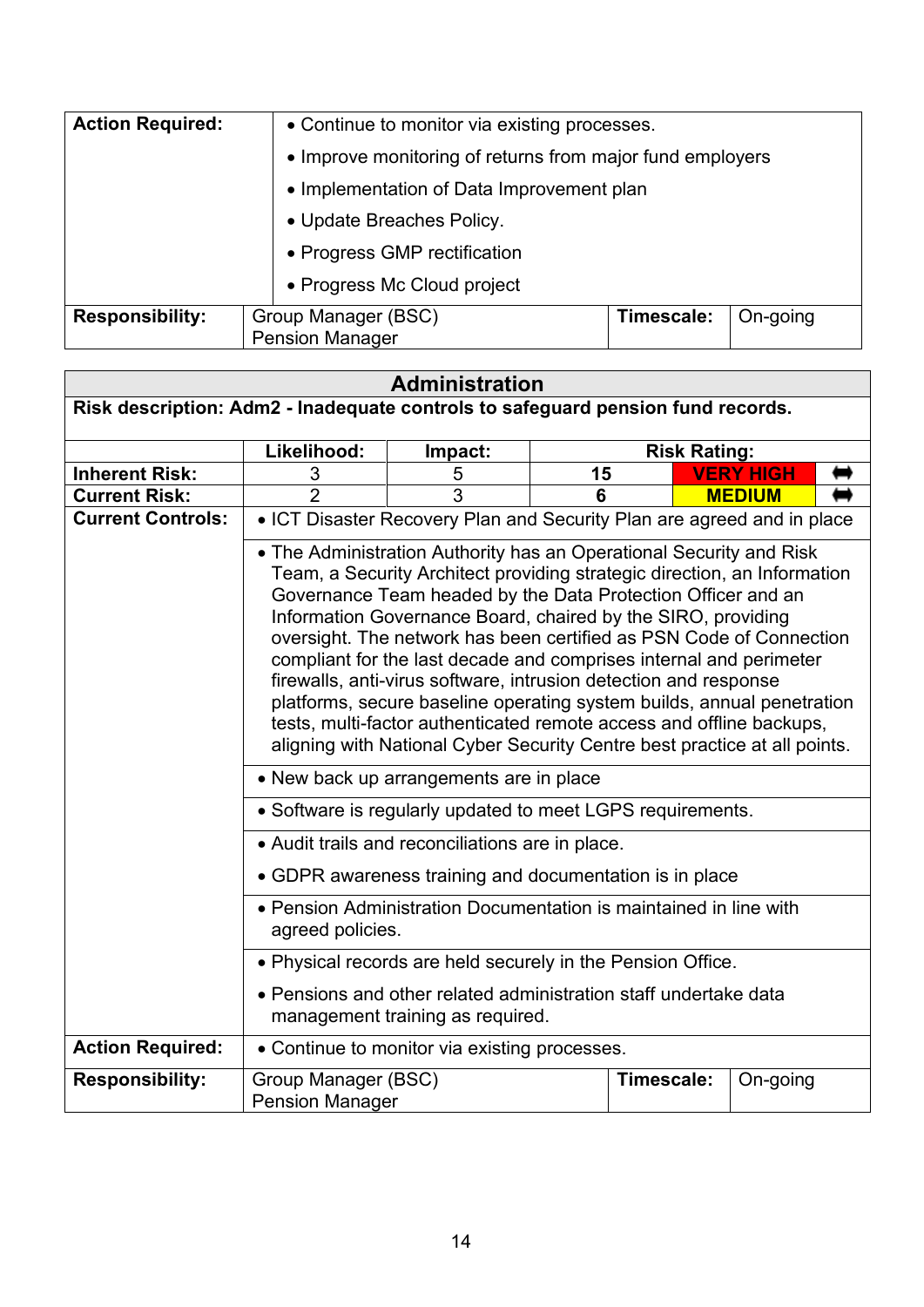# **Administration**

| Risk description: Adm3 - Failure to communicate adequately with all relevant |  |
|------------------------------------------------------------------------------|--|
| stakeholders.                                                                |  |

|                          | Likelihood:                                                                                                                                                                                 | Impact:                                     |   | <b>Risk Rating:</b> |               |  |  |
|--------------------------|---------------------------------------------------------------------------------------------------------------------------------------------------------------------------------------------|---------------------------------------------|---|---------------------|---------------|--|--|
| <b>Inherent Risk:</b>    | 3                                                                                                                                                                                           | 3                                           | 9 |                     | <b>HIGH</b>   |  |  |
| <b>Current Risk:</b>     | $\overline{2}$                                                                                                                                                                              | 3                                           | 6 |                     | <b>MEDIUM</b> |  |  |
| <b>Current Controls:</b> | • A communications strategy is in place and is regularly reviewed.                                                                                                                          |                                             |   |                     |               |  |  |
|                          |                                                                                                                                                                                             | • The Fund website is periodically updated. |   |                     |               |  |  |
|                          | • Member information guides are reviewed.                                                                                                                                                   |                                             |   |                     |               |  |  |
|                          | • The Fund has an annual meeting aimed at all participating employers.                                                                                                                      |                                             |   |                     |               |  |  |
|                          | • The Nottinghamshire Pension Fund Committee has representatives of<br>the County Council, City Council, Nottinghamshire Local Authorities,<br>Trade Unions, Scheduled and Admitted Bodies. |                                             |   |                     |               |  |  |
|                          | • Meetings are held regularly with employers within the Fund.                                                                                                                               |                                             |   |                     |               |  |  |
|                          | • District and City Council employers and other adhoc employer<br>meetings take place as required                                                                                           |                                             |   |                     |               |  |  |
|                          | • A briefing for employers takes place in February or March each year in<br>preparation for year end                                                                                        |                                             |   |                     |               |  |  |
|                          | • Benefit Illustrations are sent annually to contributing and deferred Fund<br>members.                                                                                                     |                                             |   |                     |               |  |  |
|                          | • Annual report, prepared in accordance with statutory guidelines, is<br>published on the website.                                                                                          |                                             |   |                     |               |  |  |
| <b>Action Required:</b>  | • Continue to monitor via existing processes.                                                                                                                                               |                                             |   |                     |               |  |  |
| <b>Responsibility:</b>   | Group Manager (BSC)<br><b>Pension Manager</b>                                                                                                                                               |                                             |   | Timescale:          | On-going      |  |  |

| <b>Administration</b>                                                                                                                                                                                                      |                                                                                                   |         |                     |                  |  |  |  |
|----------------------------------------------------------------------------------------------------------------------------------------------------------------------------------------------------------------------------|---------------------------------------------------------------------------------------------------|---------|---------------------|------------------|--|--|--|
| Risk description: Adm4 Scheme employers may fail to administer the scheme efficiently,<br>leading to disruption to the discharge of administering authority functions (employer<br>risk)<br>Potential data quality issues. |                                                                                                   |         |                     |                  |  |  |  |
|                                                                                                                                                                                                                            | Likelihood:                                                                                       | Impact: | <b>Risk Rating:</b> |                  |  |  |  |
| <b>Inherent Risk:</b>                                                                                                                                                                                                      |                                                                                                   | 5       | 15                  | <b>VERY HIGH</b> |  |  |  |
| <b>Current Risk:</b>                                                                                                                                                                                                       | 2                                                                                                 | 3       | 6                   | <b>MEDIUM</b>    |  |  |  |
| <b>Current Controls:</b>                                                                                                                                                                                                   | • Clear communication of requirements to scheme employers.                                        |         |                     |                  |  |  |  |
|                                                                                                                                                                                                                            | • Employer data is being reviewed as part of the data improvement plan.                           |         |                     |                  |  |  |  |
|                                                                                                                                                                                                                            | • Planned roll out of the employer portal to improve the transfer of data to<br>the Pension Fund. |         |                     |                  |  |  |  |
|                                                                                                                                                                                                                            | • Actuary makes prudent assumptions at valuation.                                                 |         |                     |                  |  |  |  |
| <b>Action Required:</b>                                                                                                                                                                                                    | • Continue to monitor via existing processes.                                                     |         |                     |                  |  |  |  |